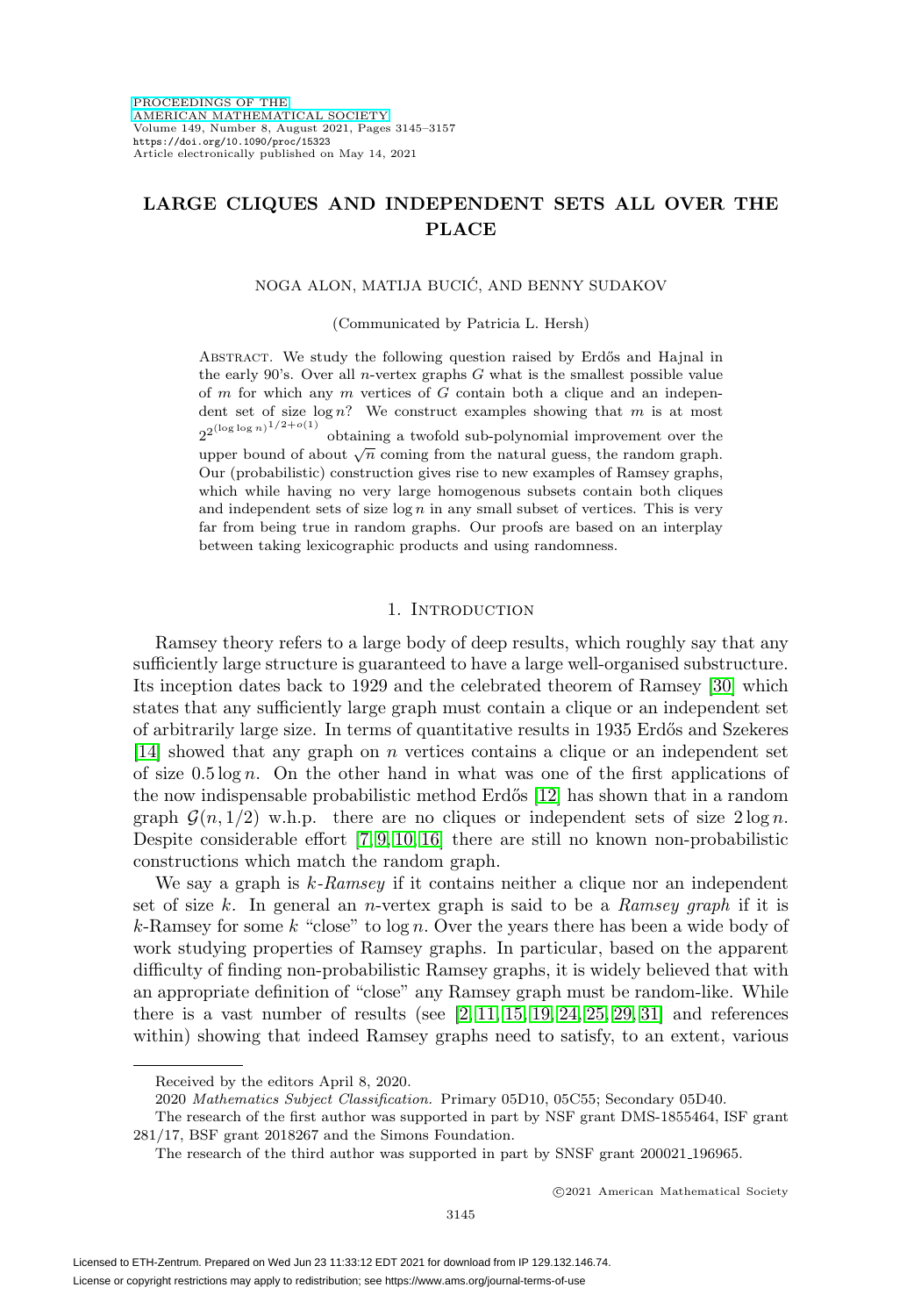properties usually associated with random graphs, our understanding of Ramsey graphs is still far from sufficient to consider this claim in any way settled.

Given an integer  $k$  let G be a  $k$ -Ramsey graph with the largest number of vertices. Observe that G must contain both a clique and an independent set of size  $k - 1$ , as otherwise we can add a new vertex joined to all or none of the vertices of  $G$  to find a larger k-Ramsey graph. This shows that if we have a good Ramsey graph the largest clique and largest independent set should be of similar size. For example, if we consider the random graph, which is the best known Ramsey graph, it will with high probability contain both a clique and an independent set of a size 1 or 2 less than the largest  $k$  for which it is  $k$ -Ramsey. Furthermore, Ramsey graphs satisfy a similar property locally as well. Given a k-Ramsey graph, since it has no clique or independent set of size k, we know that any subset consisting of  $R(k,\ell)$ <sup>[1](#page-1-0)</sup> vertices contains *both* a clique and an independent set of size  $\ell$ .

The so called local-global principle, stating that one can obtain global understanding of a structure from having a good understanding of its local properties, or vice versa, has been ubiquitous in many areas of mathematics and beyond for many years  $[5, 18, 20, 26, 32]$  $[5, 18, 20, 26, 32]$  $[5, 18, 20, 26, 32]$  $[5, 18, 20, 26, 32]$  $[5, 18, 20, 26, 32]$ . Keeping this in mind the following problem of Erdős and Hajnal [\[13\]](#page-12-15) seems to be very relevant to understanding Ramsey graphs. Given a k (which might be a function of n) and an n-vertex graph G they ask what is the smallest  $m$  for which any  $m$  vertex subset of  $G$  contains both a clique and an independent set of size k? We denote the answer by  $m_G(k)$  and say that a graph is  $(m, k)$ -locally Ramsey if  $m \geq m_G(k)$ . To see the relation to Ramsey graphs first observe that being  $(m, 2)$ -locally Ramsey is equivalent to being m-Ramsey. Secondly, more interestingly if we can find an  $n \geq 3m$  vertex  $(m, k + 1)$ -locally Ramsey graph it can contain at most  $k - 1$  vertex disjoint cliques of size  $m/k$ , as otherwise they would give us a set of m vertices in which there is no independent set of size  $k+1$ . The same clearly applies for independent sets. So if we remove a maximal collection of such cliques and independent sets we are left with a graph on at least  $n/3$ vertices which is  $m/k$ -Ramsey in addition to still being  $(m, k + 1)$ -locally Ramsey.

This means that understanding the behaviour of  $m_G(k)$  very well could lead us to better understanding of Ramsey graphs, as well as interesting new examples of Ramsey graphs. Let us first consider what happens with  $m_G(k)$  for the random graph  $G \sim \mathcal{G}(n, 1/2)$ . If k is small compared to n we have that w.h.p.  $m_G(k)$  $\Theta(k \log n)$  (see Section [4\)](#page-9-0) which as we will see, and as one might expect since for  $k = 2$  this is the standard Ramsey problem, is actually smallest possible among all graphs. On the other hand we also have by Erdős's results [\[12\]](#page-12-2) that  $m_G(k) \geq 2^{k/2}$ so as  $k$  becomes larger than  $\log \log n$  the bound deteriorates quickly. For example, one needs at least  $\sqrt{n}$  size sets to guarantee to be able to find both cliques and independent sets of size log n.

A natural question is whether one can do better. In fact, Erdős [\[13\]](#page-12-15) singled out the case of  $k = \log n$  and asked if such graphs exist with  $m_G(k) = (\log n)^3$ . If the answer were positive this would give rise to  $(\log n)^2$ -Ramsey graphs which are very different than  $\mathcal{G}(n, 1/2)$ , since they would still be  $((\log n)^3, \log n)$ -locally Ramsey which is very far from being true in the random graph. This question remains open. However, the first and the third author [\[4\]](#page-11-5) show that  $m_G(\log n) \geq$  $\Omega((\log n)^3/\log \log n)$ , which perhaps validates Erdős' intuition behind asking the

<span id="page-1-0"></span> ${}^{1}R(k, \ell)$  denotes the off-diagonal Ramsey number, defined as the minimum number of vertices in a graph needed to guarantee there is either a clique of order k or an independent set of order  $\ell$ .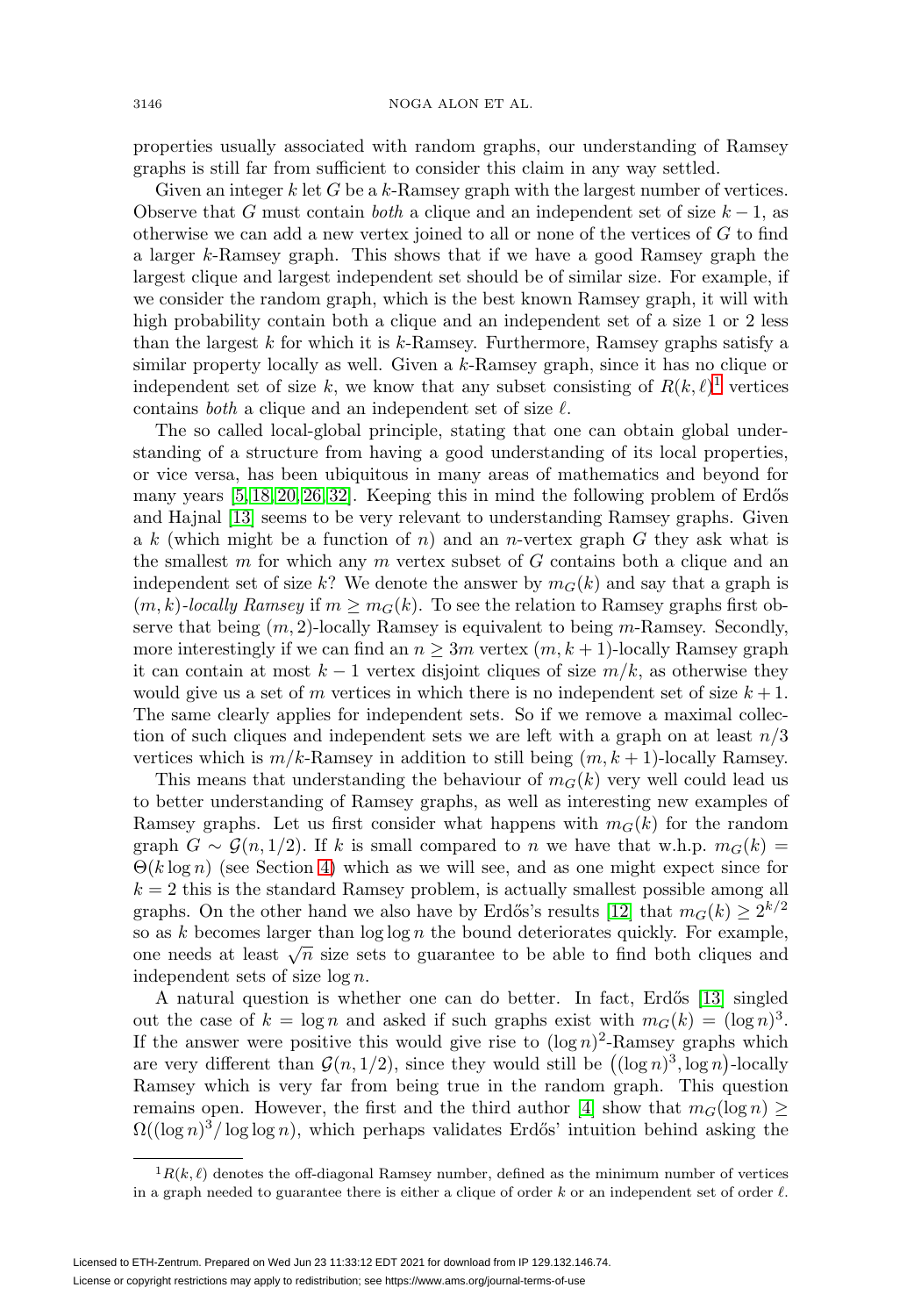question with the parameters he chose. The authors in fact essentially resolve an analogous local Turán type problem which they use to obtain the above-mentioned bound. This problem, for various choices of parameters, was also studied in [\[8,](#page-11-6) [13,](#page-12-15) [22,](#page-12-16) [23,](#page-12-17) [27\]](#page-12-18).

On the other hand, in terms of upper bounds nothing better than the one mentioned above, coming from random graphs, namely that there is a graph G for which  $m_G(\log n) \leq O(\sqrt{n})$ , was known, leaving the possibility that no significantly different Ramsey graphs arise this way. Perhaps surprisingly our main result shows this is not the case, giving a twofold sub-polynomial improvement over the above bound.

<span id="page-2-2"></span>**Theorem 1.** There exists an *n*-vertex graph G for which

$$
m_G(\log n) \le 2^{2^{(\log \log n)^{1/2 + o(1)}}}.
$$

As discussed above this gives rise to Ramsey graphs which, while being worse than the random graph, are significantly better than the classical explicit construction of Frankl and Wilson [\[16\]](#page-12-3) and even the recent breakthrough explicit construction of Barak, Rao, Shaltiel and Wigderson [\[7\]](#page-11-0). While unfortunately our construction does use randomness, it still gives rise to somewhat weaker Ramsey graphs which are very different from  $\mathcal{G}(n, 1/2)$  in the sense that they are  $\left(2^{2^{(\log \log n)^{1/2+o(1)}}}\right)$  $\log n$ -locally Ramsey.

So far we have restricted attention to the case of  $k = \log n$  for simplicity and to allow for easier comparison between results. We do find examples in the general case as well.

# <span id="page-2-1"></span>**Theorem 2.** For any  $n \geq 4$  and  $k \geq \log n$  there exists an n-vertex graph G with  $\log\log m_G(k) \leq 6\sqrt{\log\log n \log\log k}.$

Finally, we prove a simple proposition which determines  $m_n(k)$ , defined as the minimum of  $m_G(k)$  over all n vertex graphs G, up to a constant factor, provided k is small enough compared to n.

<span id="page-2-3"></span>**Proposition 3.** Provided n is sufficiently large compared to  $k \geq 2$  we have  $m_n(k) =$  $\Theta(k \log n)$ .

**Notation.** We denote by  $K_k$  the complete graph on k vertices and by  $I_k$  the independent set of k vertices. We denote by  $\omega(G)$  the clique number of G. All our logarithms are in base 2. When saying a graph  $G$  is  $(m, r)$ -locally Ramsey we do not require either m or r to be integers; we want that any set of at least m vertices contains a clique and an independent set of size at least r.

#### 2. Locally Ramsey graphs and lexicographic products

<span id="page-2-4"></span><span id="page-2-0"></span>We begin with a proposition which provides us with a starting point for our further constructions.

**Proposition 4.** For any n there exists an n-vertex graph which is  $(2^{r+8} \log n, r)$ locally Ramsey for all r.

*Proof.* Let us first fix an  $r \geq 2$  and set  $m = \lfloor 2^{r+8} \log n \rfloor$ . The chance that an m vertex induced subgraph of  $\mathcal{G}(n, 1/2)$  does not contain  $K_r$  (or  $I_r$ ) is equal to the chance that  $\omega(\mathcal{G}(m, 1/2)) < r$ . Using Janson's inequality (as in Section 10.3)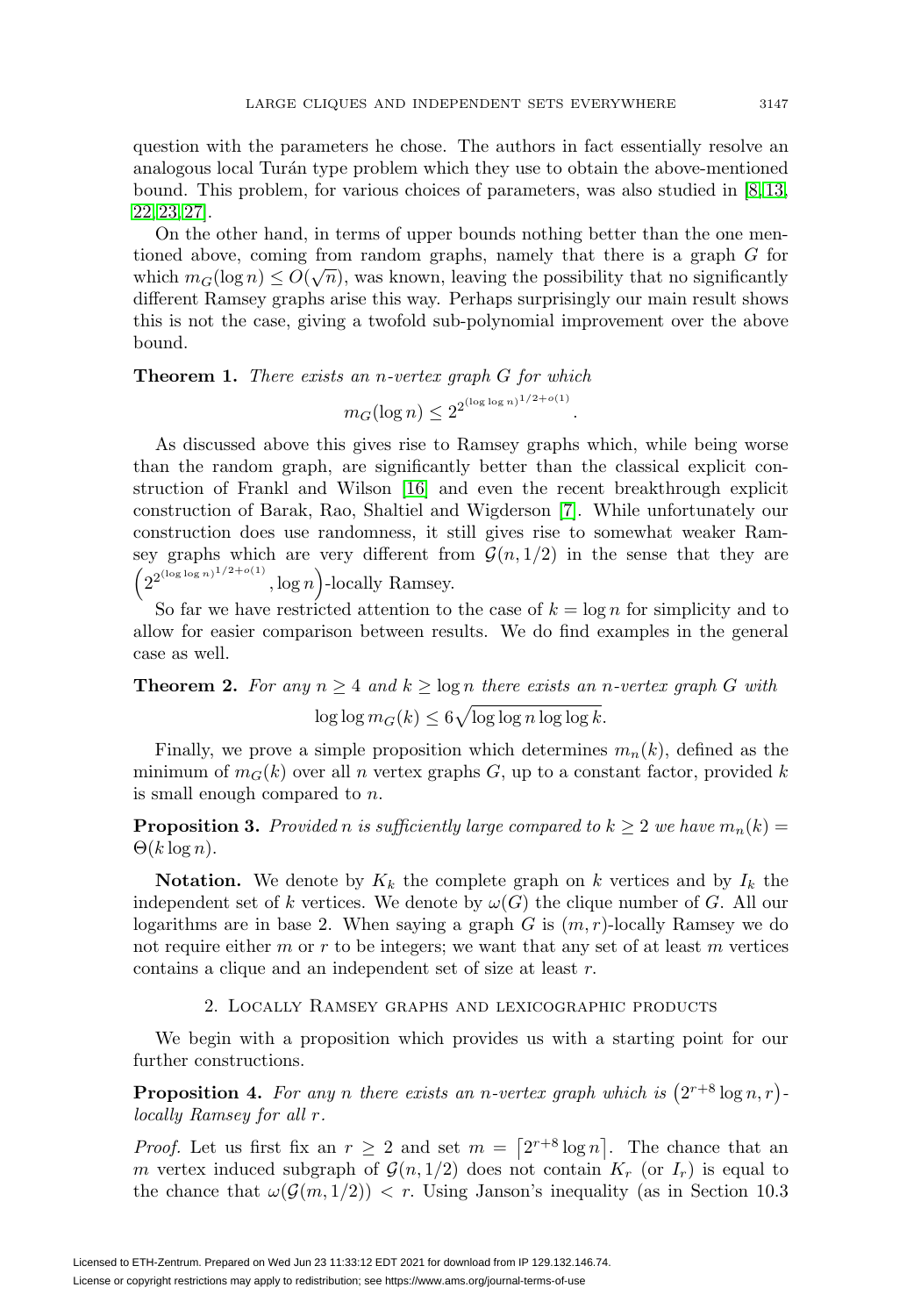in [\[3\]](#page-11-7)) implies that this probability is at most  $e^{-\frac{\mu^2}{2(\mu+\Delta)}}$  where  $\mu = \binom{m}{r} 2^{-\binom{r}{2}}$  and r  $\Delta = \mu^2 \cdot \sum_{i=2}^{r-1} {r \choose i} {m-r \choose r-i} 2^{\binom{i}{2}} / {m \choose r}.$  In our case  $\Delta \leq \mu^2 {m \choose r}^{-1} {r \choose 2} {m-r \choose r-2} \cdot 2 \sum_{i=2}^{r-1} 2^{2-i} \leq$  $2\mu^2r^4/m^2$ . It is easy to check that  $\mu > m^2/r^4$  and hence  $\mu + \Delta \leq 2\Delta$ . Thus,  $\frac{\mu^2}{2(\mu+\Delta)} \geq \frac{m^2}{8r^4}$  and therefore  $\mathbb{P}(\omega(\mathcal{G}(m,1/2)) < r) \leq e^{-\frac{m^2}{8r^4}}$ . Finally, by a union bound, the probability that there exists a set of m vertices in  $\mathcal{G}(m, 1/2)$  which does not have  $K_r$  or  $I_r$  is at most

$$
\binom{n}{m} \cdot 2e^{-\frac{m^2}{8r^4}} \le 2e^{m(\log n - m/(8r^4))} \le 2e^{-m\log n/8} \le \frac{1}{n^2}.
$$

Here in the second to last inequality we used  $2^{r+8} \ge 9r^4$ . Now taking a union bound over all  $r \leq \log n$  we deduce that the desired graph exists.  $\Box$ 

Note that in fact we proved that  $\mathcal{G}(n, 1/2)$  is  $(2^{r+8} \log n, r)$ -locally Ramsey with high probability. This bound can be slightly improved (see Section [4\)](#page-9-0) but we would gain little in our applications since  $m<sub>G</sub>(r)$  is going to "go within a log" so we chose for simplicity to show the above bound.

As already mentioned in Section [1,](#page-0-0) the random graph performs close to best possible when  $r$  is very small. Our next construction already does much better when  $r \geq \log n$ ; it serves as a basis and an illustration for our main construction presented in the following section.

<span id="page-3-0"></span>**Lemma 5.** For any integer  $N \geq 4$  there exists an N-vertex  $(m, r)$ -locally Ramsey graph for any  $m, r$  which satisfy  $\log r \leq \frac{(\log m)^2}{2^9 \log N}$ .

Upon inverting we obtain a graph G for which  $m_G(r) \leq 2^{16\sqrt{2 \log N \log r}}$ . In parbetter compared to about  $r = \log N$  this is already significantly better compared to about  $\sqrt{N}$ in case of the random graph.

The example we use to prove the lemma is the lexicographic product of a random graph  $\mathcal{G}(n, 1/2)$  with itself multiple times. The lexicographic product  $G \times H$  of two graphs G and H is defined as the graph on the vertex set  $V(G) \times V(H)$  in which two vertices  $(v, u)$  and  $(x, y)$  are adjacent iff  $v \sim_G x$  or  $v = x$  and  $u \sim_H y$ . We write  $G^{\ell}$  for the lexicographic product of G with itself  $\ell$  times. The main property of the lexicographic product which makes them natural candidates for our graphs is that clique and independence numbers are multiplicative (see [\[17\]](#page-12-19)). Let us give some intuition as to why this is useful. Let  $G \sim \mathcal{G}(n, 1/2)$  and let us compare  $G^{\ell}$ with the random graph on the same number of vertices  $G' \sim \mathcal{G}(n^{\ell}, 1/2)$ . If we take an induced subgraph H of G on  $m$  vertices then  $H^{\ell}$  gives us a subset of  $m^{\ell}$  vertices of  $G^{\ell}$  which by the multiplicative property above contains both a clique and an independent set of size about  $(2 \log m)^{\ell}$ . On the other hand a subset of  $m^{\ell}$  vertices of G' w.h.p. does not have cliques (or independent sets) of size  $2\log(m^{\ell}) = 2\ell \log m$ . This means that, at least if we restrict our attention to subsets of  $G^{\ell}$  arising in this product fashion,  $G^{\ell}$  is a much better  $(m, r)$ -locally Ramsey graph than  $G'$  for most choices of the parameters. Of course one may not just restrict attention to such sets. Lemma [6](#page-4-0) allows one to show that even in arbitrary subsets of  $G^{\ell}$  it is possible to find big cliques (and independent sets).

The statement of the next lemma is somewhat technical; one of the reasons for this is that we want to state it in a very general form since we want to use it twice with very different choices of parameters. Second reason is that we believe it might be useful in improving other constructions people might come up with in the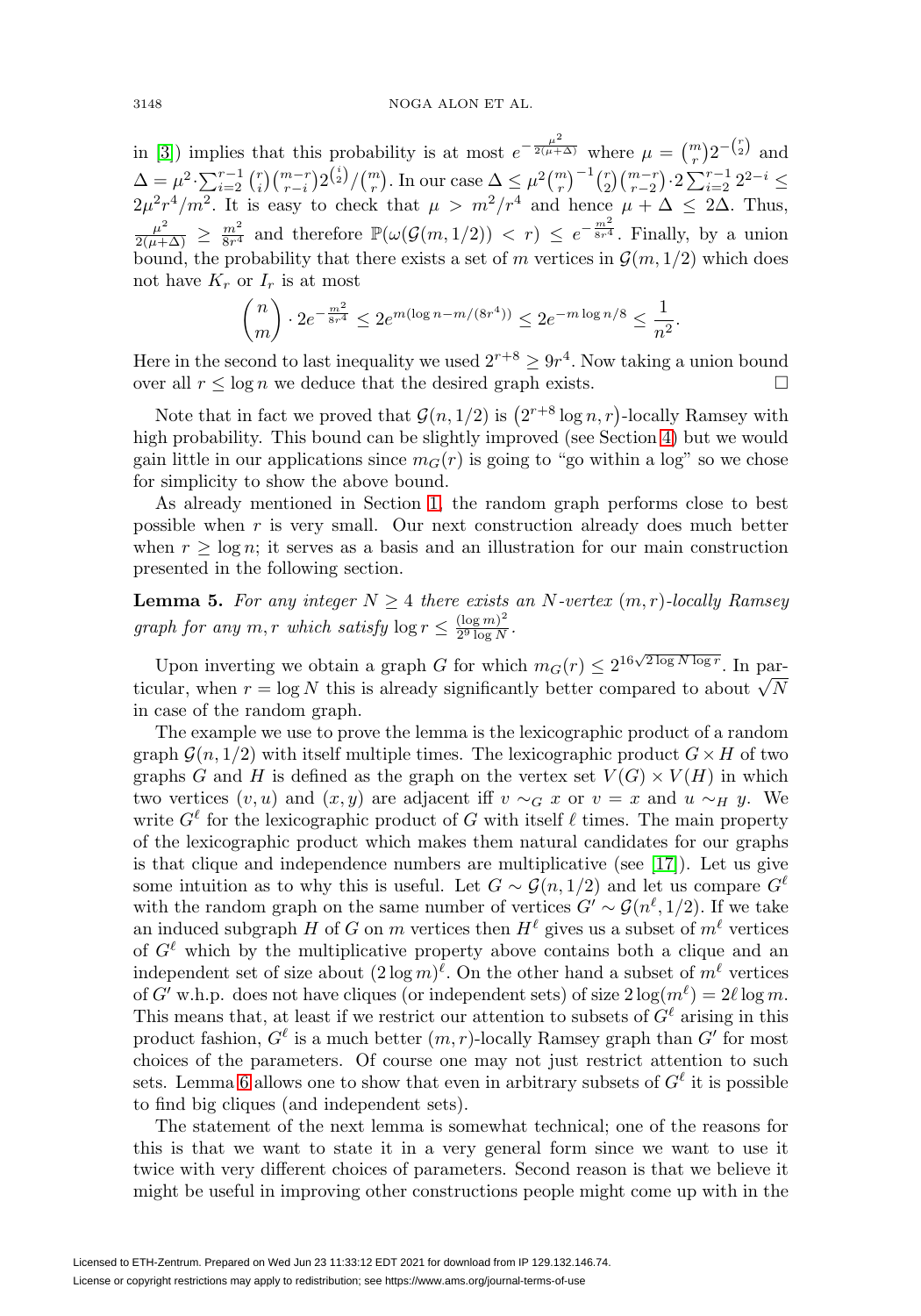future, as well as possibly for other problems involving subgraphs of lexicographic products.

Let us sketch the proof idea. The lemma starts with a graph  $G$  on  $n$  vertices in which for some  $2 \leq r_2 < r_3 < \ldots < r_k$  we know that any  $m_t$  vertices contain both  $K_{r_t}$  and  $I_{r_t}$  for all  $t \geq 2$ . We now take a subset S of  $G^{\ell}$  in which we want to find a big clique (the argument for an independent set will be analogous). For every vertex  $v \in G$  we denote by  $S_v$  the subset of S consisting of all elements having v as their first coordinate. We then look at  $m_t$  vertices with highest  $|S_v|$ . For some t all these vertices need to actually have a reasonably large  $|S_v|$ , say at least m', as we know that  $\sum_{v \in G} |S_v| = |S|$ . We now use the information that any  $m_t$  vertices in G have a clique of size  $r_t$ , so in particular among our top  $m_t$ vertices some  $r_t$  make a clique, say  $1, \ldots, r_t$ . Now for any two elements of S if their first coordinates are adjacent in G then they are also adjacent in  $G^{\ell}$ . So if we look at the sets  $S_i, i \leq r_t$  all the edges between  $S_i$  and  $S_j$  for  $i \neq j$  exist. In particular, if we find a clique in each of  $S_i$  we may take a union of these cliques to obtain a clique in S. Since all vertices in  $S_i$  share the first vertex and  $|S_i| \geq m'$ , finding a clique reduces to finding a clique in a subset of size  $m'$  of  $G^{\ell-1}$  for which we may use induction. For an example, if we work with the assumption that G is  $(2 \log n, 2)$ -locally Ramsey, which we can get from the random graph, then  $r_2 = 2, m_2 = 2 \log n$  and let  $|S| = m$ . We split in 2 cases, either some vertex has  $|S_v| \ge m/(4 \log n)$  or there are  $2 \log n$  vertices which all have  $|S_v| \ge m/(2n)$ , since otherwise  $|S| = \sum_{v \in G} |S_v| < (2 \log n) \cdot m/(4 \log n) + n \cdot m/(2n) = m$ . In the former case we take a vertex v with  $|S_v| \geq m/(4 \log n)$  and look for a clique in  $S_v$ . This reduces the task to looking for a clique in a subset of size  $m/(4 \log n)$  of  $G^{\ell-1}$ which we do by induction. In the latter case by our assumption on  $G$  among  $2 \log n$ vertices there must exist an edge  $vu$  of  $G$ . This means that we can find a clique of twice the size we are guaranteed in a subset of size  $m/(2n)$  of  $G^{\ell-1}$ , which we once again do by induction. Optimising the choice of parameters will already bring us close to the bound in Lemma [5.](#page-3-0)

It will be more convenient to work with the inverse of  $m_{G^{\ell}}(r)$ . So, let  $\beta_G(m,\ell)$ denote the largest r such that in any m-vertex subset of  $G^{\ell}$  we can always find both  $K_r$  and  $I_r$ .

<span id="page-4-0"></span>**Lemma 6.** Let G be an n-vertex graph. Suppose that for some  $2 \leq r_2 < \ldots < r_k$ we know that  $m_G(r_t) \leq m_t$ , for  $2 \leq t \leq k$ . Then

<span id="page-4-1"></span>(1) 
$$
\log \beta_G(m,\ell) \geq \frac{\log m - \ell \log(2m_2)}{\max_{2 \leq t \leq k} \left( \frac{\log(m_{t+1}/m_2) + t}{\log r_t} \right)},
$$

for any choice of  $m_{k+1} \geq \min(n,m)+1$ .

*Proof.* First note that if for some  $i < j$  we have  $m_i > m_j$  we may decrease  $m_i$  to be equal to  $m_j$ , since  $r_i < r_j$  implies  $m_j \geq m_G(r_j) \geq m_G(r_i)$  and doing this can only increase the target function. So we may assume that  $m_i$  is increasing.

We will prove the claim by induction on  $\ell$  for every m satisfying  $\min(n, m) + 1 \leq$  $m_{k+1}$  (where we are treating  $G, r_i$ 's and  $m_i$ 's as fixed parameters). For the base case of  $\ell = 1$  since  $G^{\ell} = G$  we have  $m \leq n$  so  $m_{k+1} \geq m+1$ . We also have  $m \geq 2m_2$  as otherwise  $\beta(m,\ell) < 0$  and the claim is trivial. So there exists some  $2 \le t \le k$  such that  $m_t \leq m < m_{t+1}$ . Since  $m_t \geq m_G(r_t)$  it is sufficient to show that  $\beta_G(m, 1) \leq r_t$ . This indeed holds since  $\log m - \log(2m_2) < \log m_{t+1} - \log m_2 = \log(m_{t+1}/m_2)$ .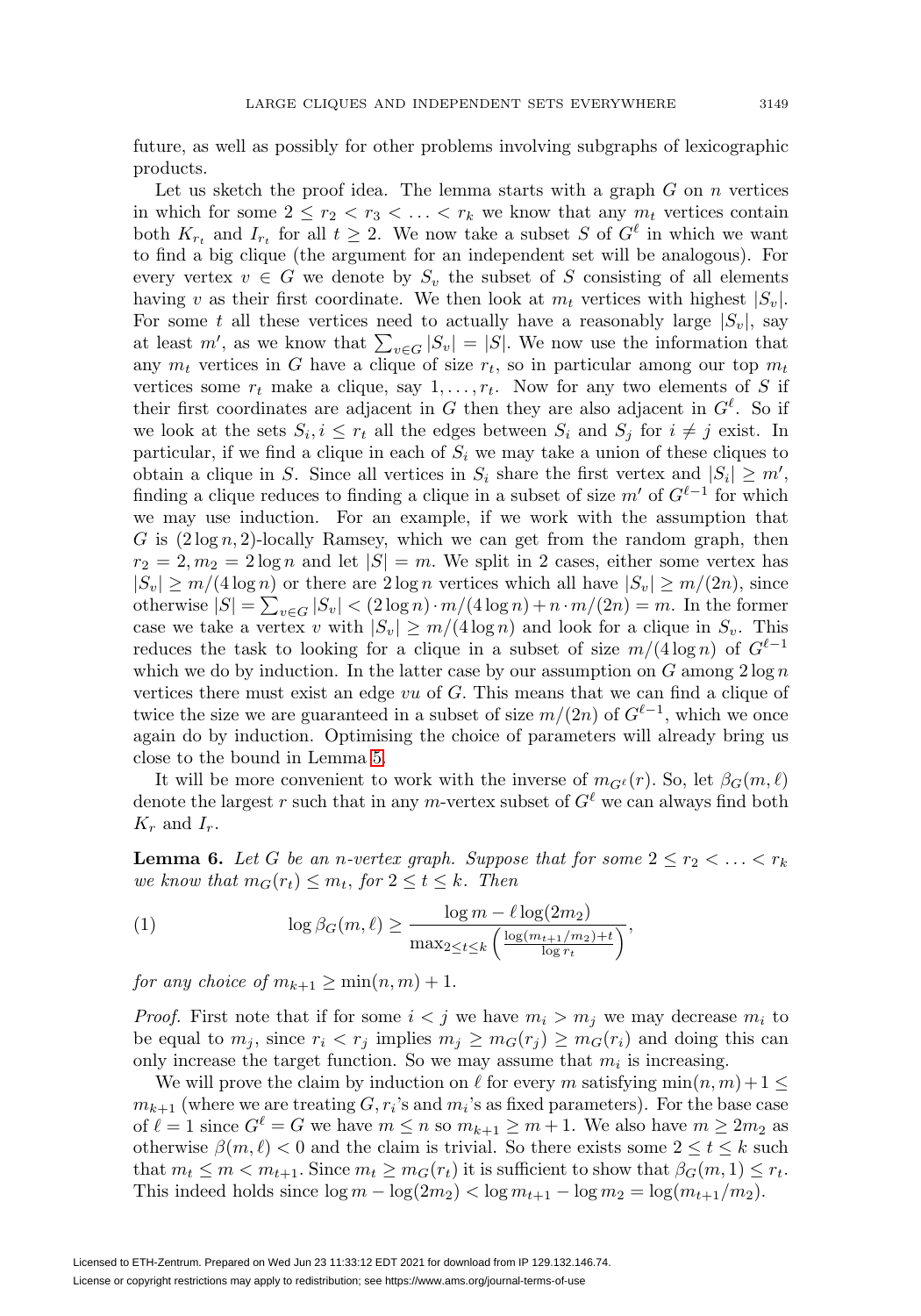Now assume  $\ell \geq 2$  and that the claim holds for  $\ell - 1$  and any m for which  $\min(n, m) + 1 \leq m_{k+1}$ . Let S be a set of m vertices in  $G^{\ell}$ . For any vertex  $v \in G$  let us denote by  $s(v)$  the number of elements in S which have v as their first coordinate. Let us also set  $m_1 = m_G(1) = 1$  and  $r_1 = 1$  for convenience.

*Claim.* For some  $1 \le t \le k$  there are  $m_t$  vertices  $v \in G$  with  $|S_v| \ge m/(2^t m_{t+1})$ .

*Proof.* Let  $v_1, \ldots, v_s$  be the vertices of G which have  $s(v_i) > 0$  ordered so that  $s(v_i)$ is decreasing in *i*. Note that  $s \le \min(|G|, |S|) \le m_{k+1} - 1$ . If  $s(v_{m_i}) \ge m/(2^i m_{i+1})$ for some  $i \leq k$  we may take  $t = i$  and  $\{v_1, \ldots, v_{m_t}\}\$ all have  $s(v_i) \geq m/(2^t m_{t+1})$  so we are done. Hence, we may assume that  $s(v_{m_i}) < m/(2^i m_{i+1})$  for all  $i \leq k$ . But this implies that

$$
|S| = \sum_{i=1}^{s} s(v_i) = \sum_{i=1}^{k} \sum_{j=m_i}^{m_{i+1}-1} s(v_j) \le \sum_{i=1}^{k} (m_{i+1} - m_i) \cdot m / (2^i m_{i+1}) < m \sum_{i=1}^{k} \frac{1}{2^i} < m,
$$
\nwhich is a contradiction.

which is a contradiction.

Since  $m_t \geq m_G(r_t)$  among the  $m_t$  vertices given by the claim there must be  $r_t$ vertices forming a  $K_{r_t}$  in G. Let us denote by  $S_1,\ldots,S_{r_t} \subseteq S$  the sets of elements in  $S$  whose first coordinate is the *i*-th vertex of this clique. By definition of the lexicographic product if 2 elements in S have adjacent first coordinates they are adjacent in  $G^{\ell}$  as well. This means that we can combine the cliques we find in each of  $S_i$  into a single clique in S. Furthermore, since all elements in  $S_i$  have the same first coordinate we can delete their first coordinate when looking for a clique, which leaves us with a subset of at least  $m' = m/(2^t m_{t+1})$  elements of  $G^{\ell-1}$  to which we can apply induction<sup>[2](#page-5-0)</sup> to find a clique. This means we can find a clique in  $G^{\ell}$  of size at least  $r_t \cdot \beta_G(m', \ell-1)$ . Repeating the argument for independent sets we can find an independent set of this size as well. Therefore:

$$
\log \beta(m,\ell) \ge \log (r_t \cdot \beta(m',\ell-1)) = \log r_t + \frac{\log m' - (\ell-1)\log(2m_2)}{C}
$$
  
= 
$$
\frac{C \log r_t + \log m - \log(2^t m_{t+1}) - \ell \log(2m_2) + \log(2m_2)}{C}
$$
  

$$
\ge \frac{\log m - \ell \log(2m_2)}{C}
$$

where  $C = C(m_2, \ldots, m_{k+1}, r_2, \ldots, r_k) = \max_{2 \le t \le k} \left( \frac{\log(m_{t+1}/m_2) + t}{\log r_t} \right)$  and the last inequality follows since we get an equality if  $t = 1$  and since  $C \log r_t \geq \log m_{t+1}$  $\log m_2 + t$  if  $t \geq 2$ . As this is precisely the RHS of [\(1\)](#page-4-1) this completes the proof.  $\Box$ 

Lemma [5](#page-3-0) now follows as a corollary upon making the appropriate choice for the parameters.

*Proof of Lemma* [5](#page-3-0). Let G be the *n*-vertex graph which is  $(2^{t+8} \log n, t)$ -locally Ramsey for all  $t$  provided by Proposition [4.](#page-2-0) This implies we can apply Lemma  $6$ with  $r_t = t$  and  $m_t := 2^{t+8} \log n \geq m_G(t)$  for  $2 \leq t \leq k \leq \log n$ , where k is the largest integer such that  $m_k \leq n$ , and  $m_{k+1} := 2^{k+9} \log n > n$ . The lemma implies that

<span id="page-5-1"></span>(2) 
$$
\log \beta_G(m,\ell) \ge \frac{\log m - \ell \log \log n - 11\ell}{2 \log n / \log \log n},
$$

<span id="page-5-0"></span><sup>2</sup>Note that  $m' < m$  so  $\min(n, m') \leq \min(n, m) \leq m_{k+1} - 1$  as required by the assumption.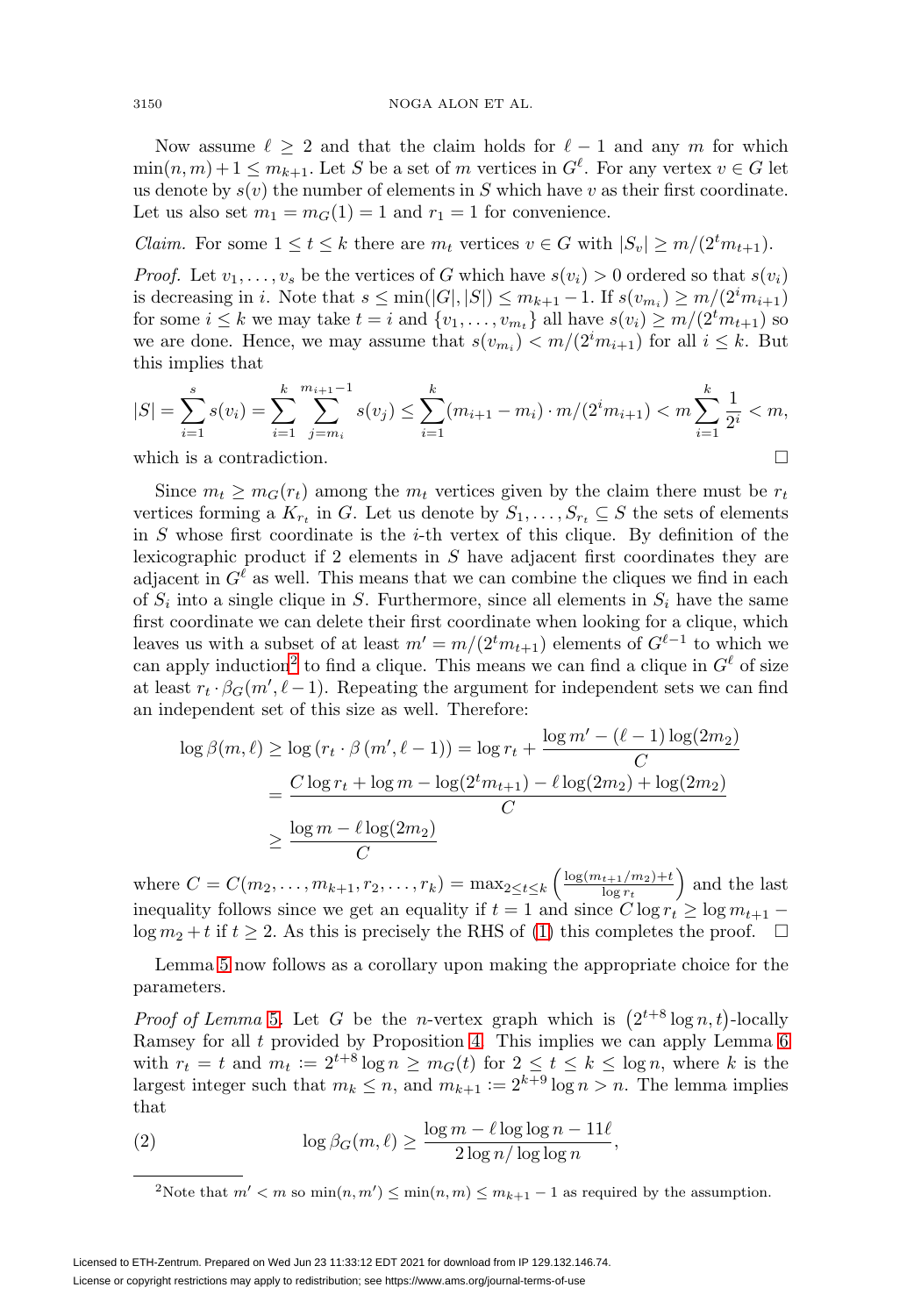since  $\log m_2 = 10 + \log \log n$ ,  $\log(m_{t+1}/m_2) = t - 1$  and  $(2t - 1)/\log t$  is increasing in t.

We claim that  $G^{\ell}$  with an appropriate choice of parameters n and  $\ell$  (in terms of N and m) provides us with the desired graph. Note that we may assume that  $m \leq N$ (as otherwise the claim is vacuous) and that  $\log m \geq 2^4 \sqrt{2 \log N} \geq 2^4 \log \log N$ as otherwise the claimed bound holds trivially. Let  $n$  be the smallest integer for which  $\log n / \log \log n \geq 32 \log N / \log m$  and let  $\ell := \lceil \log m / (32 \log \log n) \rceil$ . With this choice of n and  $\ell$  we get a graph on  $n^{\ell} \geq N$  vertices, since

$$
\ell \log n \ge \frac{\log m}{32 \log \log n} \cdot \frac{32 \log N \log \log n}{\log m} = \log N.
$$

Furthermore, by  $(2)$  any set of size m contains both cliques and independent sets of size at least 2 to the power

$$
\frac{\log m - 12\ell\log\log n}{2\log n/\log\log n} \ge \frac{\log m - \frac{12}{16}\log m}{2 \cdot 33\log N/\log m} = \frac{(\log m)^2}{33 \cdot 8\log N}
$$

where in the denominator we used that  $\log n / \log \log n < 33 \log N / \log m$  (which holds since  $\log n / \log \log n$  grows slower than n and  $\log N / \log m \ge 1$ ) and in the numerator  $\ell \leq \log m/(16 \log \log n)$  (which holds since  $\log m/(32 \log \log n) \geq 1/2$ and  $\lceil x \rceil \leq 2x$  for any  $x \geq 1/2$ ).

#### 3. Locally Ramsey graphs and scrambling

It might be tempting to try to reiterate the argument used in the previous section by starting with our better construction in place of the random graph. Notice however, that all our examples are in fact already powers of the random graph so doing this would only provide us with higher powers of the random graph which are already considered by our argument. This idea however has some merit when combined with a further twist. If we start with a high power of the random graph it will be a much better  $(m, r)$ -locally Ramsey than the random graph for some fixed value of r but perform comparatively poorly for small values of r. If we now scramble this graph a little bit, in the sense that we flip every edge and nonedge with some small probability this will improve the performance of our graph when r is small while only slightly decreasing performance for larger r. Taking the lexicographic powers of this graph in place of the random graph is how we obtain our improved construction.

Let us define the p-scramble  $\mathcal{G}(G, p)$  of a graph G to be the graph obtained by independently removing every edge of G and adding every non-edge of G with probability p. Lemma [7](#page-6-0) makes formal the above idea that by taking a p-scramble of an  $(m, r)$ -locally Ramsey graph G we obtain a graph which is close to being as good a Ramsey graph as  $\mathcal{G}(n, p)$ , meaning it has no cliques or independent sets of size about  $\log n/p$  or in other words is  $(\log n/p, 2)$ -locally Ramsey but is in addition still close to being  $(m, r)$ -locally Ramsey.

<span id="page-6-0"></span>**Lemma 7.** If there exists an n-vertex  $(m, r)$ -locally Ramsey graph then there exists a graph which is both  $\left(m, \frac{r}{17 \log n}\right)$ -locally Ramsey and  $(r/2, 2)$ -locally Ramsey, provided  $r \geq 16 \log n$ .

*Proof.* Let G be an  $(m, r)$ -locally Ramsey graph on n vertices. Let  $G' \sim \mathcal{G}(G, p)$ with  $p := \frac{8 \log n}{r} \leq 1/2$ .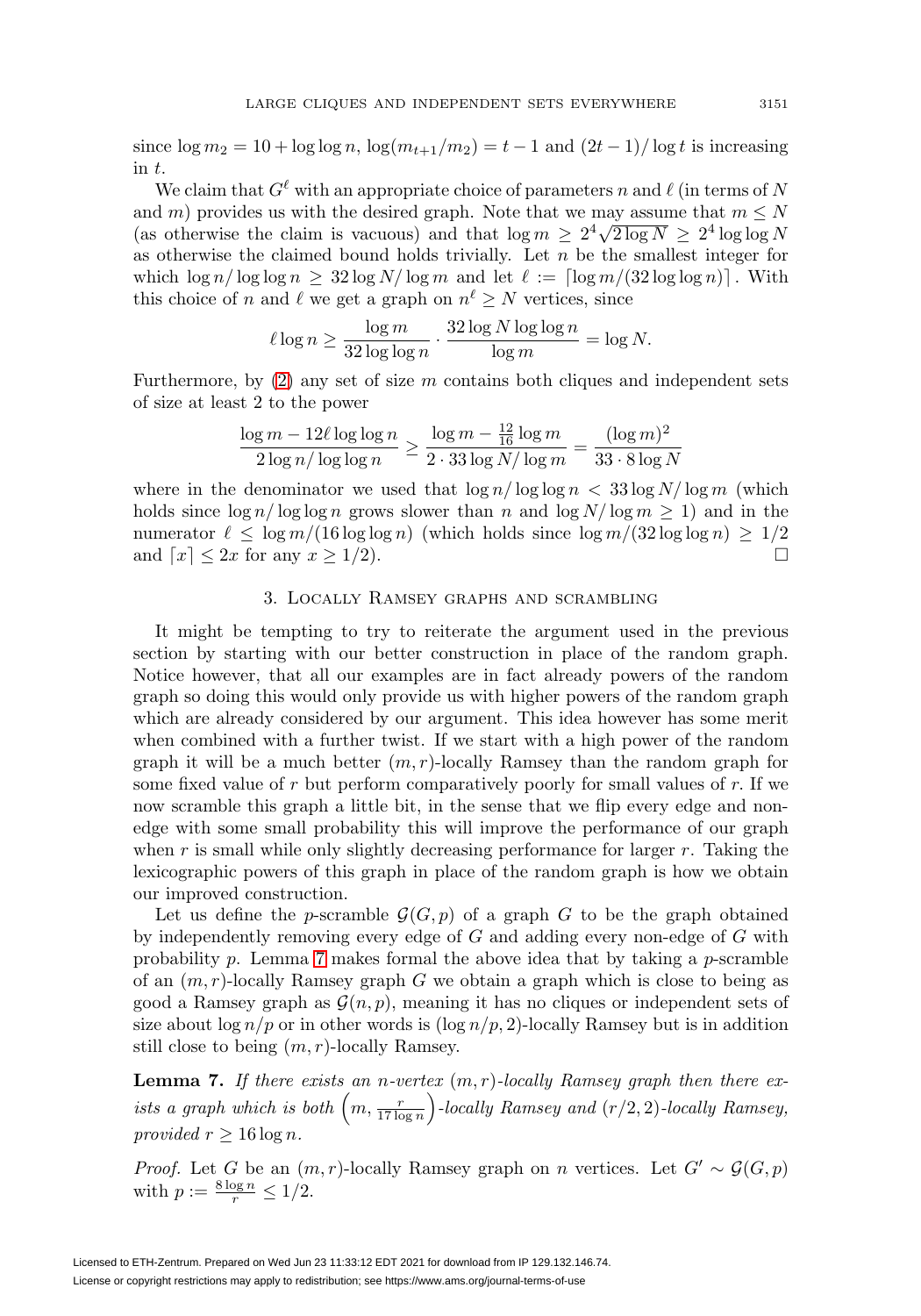By an immediate coupling, the probability that G' contains a  $K_{r/2}$  (or  $I_{r/2}$ ) is at most the probability that  $\mathcal{G}(n, 1-p)$  contains a  $K_{r/2}$ . This probability is, by a union bound, at most  $\binom{n}{r/2}(1-p)^{\binom{r/2}{2}} \leq 2^{r/2 \cdot \log n - pr^2/8} = n^{-r/2} \leq \frac{1}{4}$  since  $\frac{r}{2} = \frac{4 \log n}{p}$ . So G' contains neither  $K_{r/2}$  nor  $I_{r/2}$ , or in other words is  $(r/2, 2)$ -locally Ramsey with probability more than  $1/2$ .

Given a set of r vertices forming a clique in  $G$  the probability that in  $G'$  this set still contains a clique of size t is equal to the probability that  $\mathcal{G}(r, 1-p)$  has a  $K_t$ . Note that the expected number of missing edges is  $\mu = \binom{r}{2}p = 4(r-1)\log n$  so by Chernoff's inequality (see Appendix A of [\[3\]](#page-11-7)) the probability that there are more than  $2\mu$  edges is at most  $e^{-\mu/3}$ . If we have less edges then by Turan's theorem (see [\[3\]](#page-11-7)) there is a clique of size at least  $\frac{r^2}{4\mu+r} \ge \frac{r}{16r \log n+r} \ge \frac{r}{17 \log n}$ . This means that with probability  $1 - {n \choose r} e^{-\mu/3} \geq 1 - n^{r - \frac{4}{3}(r-1)} \geq 1/4$  any clique of size r in G contains a clique of size at least  $\frac{r}{17 \log n}$  in G'. Repeating for the independent sets we conclude that G' is  $\left(m, \frac{r}{17 \log n}\right)$ -locally Ramsey with probability at least 1/2. Therefore, with positive probability the desired graph exists.  $\Box$ 

Being more careful one can improve  $\frac{r}{17 \log n}$  to  $\Omega\left(\frac{r \log r}{\log n}\right)$  but not more (since  $\omega(\mathcal{G}(r, 1-p)) = \Theta\left(\frac{\log r}{p}\right)$  w.h.p.). However, this improvement seems to be negligible in our applications so we opted for the above simpler argument. The following theorem gives our main construction. We obtain it by starting with our construction from the previous section, scrambling it using Lemma [7](#page-6-0) then taking an appropriate lexicographic power using Lemma [6](#page-4-0) and repeating with this new graph. The parameter  $t$  will control the number of iterations that we do. We also, for now, add an assumption that the clique/independent set size  $r$  we are looking for is not too small.

<span id="page-7-1"></span>**Theorem 8.** For any  $t \geq 2$  there exists a  $(m, r)$ -locally Ramsey graph on  $N \geq 4$ vertices, provided  $\log m \geq t^{2t} (\log r)^t (\log N)^{1/t}$  and  $\log r \geq t \log \log N$ .

*Proof.* Let us define  $\log m(N, r, t) := t^{2t} (\log r)^t (\log N)^{1/t}$ . We will prove by induction on t that for any  $N \geq 4$  and  $\log r \geq t \log \log N$  there exists an  $(m(N, r, t), r)$ locally Ramsey graph on N vertices. The base case of induction for  $t = 2$  follows (with room to spare) from Lemma [5.](#page-3-0)

Let us take an  $(m', r')$ -locally Ramsey graph G on  $n \geq 4$  vertices (with parameters  $r', n$  satisfying  $r' \ge 16 \log n$ ,  $\log r' \ge t \log \log n$  and  $n \ge 4$ , to be chosen later) given by the inductive assumption for some  $t \geq 2$ , so with  $m' := m(n, r', t)$ . Let  $G'$  be the scrambled graph given by Lemma [7](#page-6-0) applied to  $G$ . So in particular G' is  $(r'/2, 2)$ -locally Ramsey and  $(m', r'')$ -locally Ramsey where we write  $r'' := \lceil r'/(17 \log n) \rceil$ ; note that we are using  $r' \ge 16 \log n$  so that the lemma applies.

We now take lexicographic products of  $G'$ . Lemma [6](#page-4-0) allows us to use these locally Ramsey properties of G' to give bounds on the locally Ramsey properties of  $G^{\prime \ell}$ which will be our actual example for iteration  $t$ . So in particular we may apply Lemma [6](#page-4-0) with  $r_2 = 2, m_2 = r'/2 \ge m_{G'}(2); r_3 = r'', m_3 = m' \ge m_{G'}(r'')$  and  $m_4 = m + 1$ . The lemma implies

<span id="page-7-0"></span>(3) 
$$
\log \beta_{G'}(m,\ell) \geq \frac{\log m - \ell \log r'}{\max (\log m', \log m / \log r'')},
$$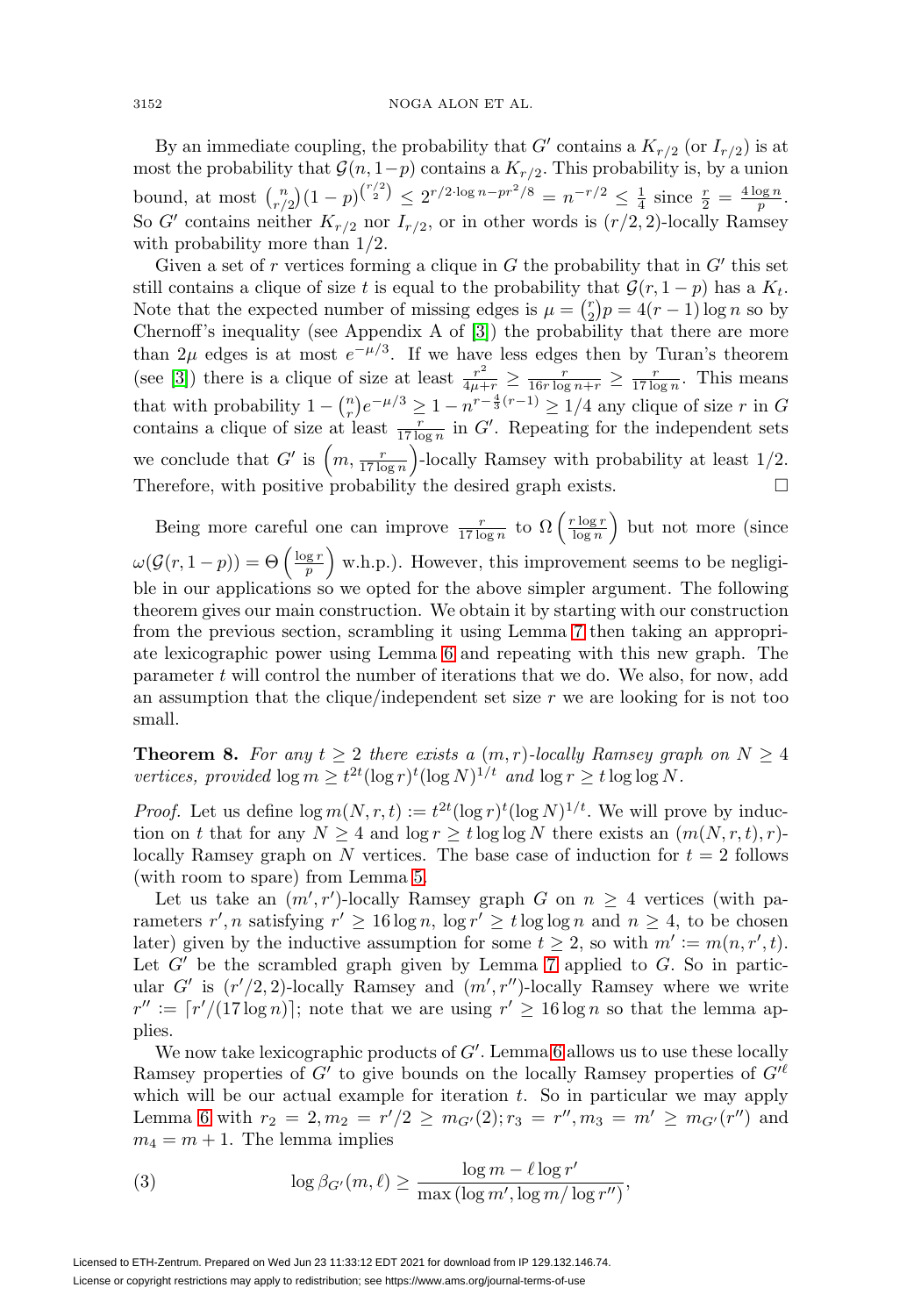since  $\log(2m'/r') + 2 \leq \log m'$  (since  $r' \geq 8$ ) and  $\log(2(m+1)/r') + 3 \leq m$  (since  $r' > 16 \log n > 32$ .

We note that at this point what remains to be done is to choose the parameters and use [\(3\)](#page-7-0) to show the induction step holds. The rest of the proof is somewhat technical and it might help the reader to at first ignore various constants and floors and ceilings. Let us now choose all our parameters in terms of  $N, r$  and t. Let

$$
m := m(N, r, t+1), \log r' := \left(1 + \frac{2}{t}\right) \log r, \ \ell := \left\lfloor \frac{\log m}{(t+1) \log r'} \right\rfloor \text{ and } \log n := \left\lceil \frac{\log N}{\ell} \right\rceil.
$$

Our goal is to show that with this choice of parameters the RHS of [\(3\)](#page-7-0) is at least log r. This would give us a graph on  $n^{\ell} \geq N$  (by definition of n) vertices which is  $(m, r)$ -locally Ramsey so we obtain the desired graph by taking a subgraph consisting of exactly N vertices. We first show the following easy inequalities.

*Claim.* We have  $16 \le n \le N$ ,  $\ell \ge 64$  and  $\log r' \ge (1 + 1/t)(\log r + \log(17 \log n))$ .

*Proof.* Note that since  $\log m = \log m(N, r, t + 1) = (t + 1)^{2(t+1)}(\log r)^{t+1}$  $(\log N)^{1/(t+1)} > (t+1)^{2(t+1)} \log r$  so in particular  $\frac{\log m}{(t+1)\log r'} = \frac{\log m}{(t+1)(1+2/t)\log r} \ge$  $(t+1)^{2(t+1)-1}/(1+2/t) > 64$ , which in turn implies  $\ell = \left|\frac{\log m}{(t+1)\log r'}\right| \geq 64$ . This together with  $N \geq 4$  and the definition of n imply  $n < N$ . If  $m > N$  then there are no subsets of size at least m in  $G^{\prime \ell}$  so the induction step is vacuously true; therefore we may assume  $m \leq N$ . Using this we get  $\log n \geq \frac{\log N}{\ell} \geq \frac{\log N \cdot (t+1) \log r'}{\log m} \geq$  $(t + 1) \log r' > 3$  (where we used  $r' > 1$  and  $t \ge 2$ ). This in particular implies that  $\log n \ge 4$  and  $\log n \le 4/3 \cdot \log N/\ell \le \log N/32$  (using  $\ell \ge 64$ ). This in turn implies  $\log r' = (1 + 2/t) \log r \ge (1 + 1/t) \log r + \log \log N \ge (1 + 1/t) \log r + \log(17 \log n),$ where we are using  $1/t \cdot \log r \ge \log \log N \ge \log (32 \log n)$ .

This immediately implies the required inequalities on  $n, r'$  and t; indeed  $r' \geq$ 17 log n and  $n \geq 4$  while  $\log r \geq (t+1) \log \log N$  implies  $\log r' \geq \log r \geq (t+1) \log \log N$ 1)  $\log \log N \geq t \log n$ .

Let us now turn to the main inequalities. Observe that

<span id="page-8-0"></span>(4)  
\n
$$
\frac{\log m - \ell \log r'}{\log m / \log r''} \ge \left(\frac{\log m - \log m / (t+1)}{\log m}\right) \log r''
$$
\n
$$
\ge \left(1 - \frac{1}{t+1}\right) (\log r' - \log(17 \log n)) \ge \log r,
$$

where in the last inequality we used the main inequality from the claim. This shows that one of the two desired inequalities that we need to show to conclude that RHS of  $(3)$  is at least  $\log r$  holds. The second inequality we need is equivalent to  $\log m - \ell \log r' \ge \log m' \log r$  and is implied by  $\log m \ge (1 + 1/t) \log m' \log r$ (since  $\ell \leq \log m/((t+1) \log r')$ ). Let us now show this inequality holds (recall that we have chosen  $m' = m(n, r', t)$ :

$$
(1 + 1/t) \log r \log m' = (1 + 1/t) \log r \cdot t^{2t} (\log r')^t (\log n)^{1/t}
$$
  
\n
$$
\le (t + 1)t^{2t-1} \log r \cdot (\log r')^{t+1/t} \cdot 2 \left(\frac{\log N}{\log m}\right)^{1/t}
$$
  
\n
$$
\le (t + 1)^{2(t+1)} (\log r)^{t+1+1/t} (\log N)^{1/t} \cdot (\log m)^{-1/t}
$$
  
\n
$$
\le (\log m)^{1+1/t} \cdot (\log m)^{-1/t} = \log m,
$$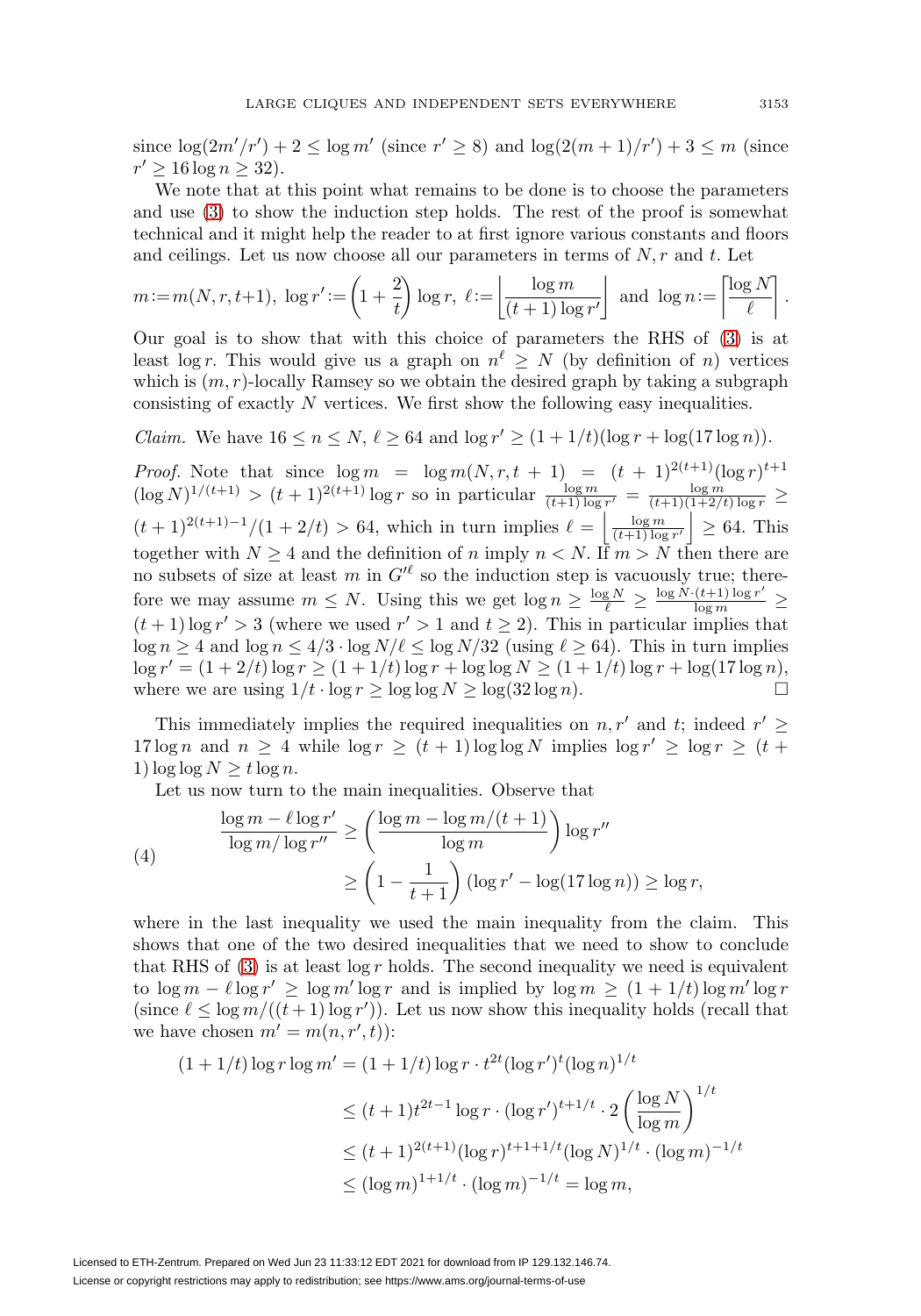where in the first inequality we used  $\log n \leq \frac{4 \log N}{3\ell} \leq \frac{4(t+1) \log r' \log N}{3 \log m}$  (following since  $n \ge 16$  so  $\log n \ge 4$  and definitions of n and  $\ell$ ) and  $(4(t+1)/3)^{1/t} \le 2$  (since  $t \geq 2$ ). In the second inequality we used  $\log r' = (1 + 2/t) \log r$  and  $(1 + 2/t)^{t+1/t} \leq$  $(1+1/t)^{2(t+1/t)} \leq (1+1/t)^{2t+1}$ . The third inequality follows as  $m = m(N, r, t+1)$  $(t+1)^{2(t+1)}(\log r)^{t+1}(\log N)^{1/(t+1)}$  since  $(t+1+1/t)\cdot t/(t+1) = t+1/(t+1) \leq t+1$ . Together with [\(4\)](#page-8-0) this shows that the RHS of [\(3\)](#page-7-0) is at least  $\log r$  completing the  $\Box$ 

We were relatively lax with various estimates in the argument above for the sake of simplifying the inequalities as much as possible. For example, the optimal exponent of  $\log r$  (which one may obtain using exact same parameters as we did above) is  $(t+1)/2-2/t$ . We also note that the assumption  $r > (\log n)^t$  was also made for the sake of simplicity, since for smaller values of r the above argument would give barely any improvement over just using the above bound with  $r = (\log n)^t$  and monotonicity of  $m_G(r)$  in r. Let us now optimise over t and obtain Theorem [2](#page-2-1) as a corollary. Recall the statement of Theorem [2.](#page-2-1)

**Theorem 2.** For any 
$$
n \ge 4
$$
 and  $k \ge \log n$  there exists an *n*-vertex graph *G* with  $\log \log m_G(k) \le 6\sqrt{\log \log n \log \log k}$ .

*Proof.* If  $\log N \le k \le (\log N)^t$  we use Theorem [8,](#page-7-1) with  $r = (\log N)^t$  to obtain a graph G with  $\log m_G(k) \leq \log m_G((\log N)^t) \leq t^{3t}(\log \log N)^t(\log N)^{1/t} \leq$  $t^{3t}(\log k)^t(\log N)^{1/t}$ . If  $k > (\log N)^t$  we may use Theorem [8](#page-7-1) directly with  $r =$ k to conclude that for any  $k \geq \log N$  there is a graph G with  $\log m_G(k) \leq$  $t^{3t}(\log k)^t(\log N)^{1/t}.$ 

We now choose  $t = \left| \sqrt{\frac{\log \log N}{\log \log k}} \right|$ . If  $t < 2$  we obtain that the desired inequality requires  $m > N$  making the claim vacuous. Hence the above inequality gives us

$$
\log \log m_G(k) \le 3t \log t + t \log \log k + \frac{1}{t} \cdot \log \log N
$$
  

$$
\le 4t \log \log k + \frac{1}{t} \cdot \log \log N \le 6\sqrt{\log \log N \log \log k}
$$

 $\Box$ 

where we used  $t \leq \log \log N \leq \log k$  and  $t \geq 2$ .

Theorem [1](#page-2-2) follows by simply plugging in  $k = \log N$  in Theorem [2.](#page-2-1)

**Remark.** By following the argument used in Proposition [4](#page-2-0) it is not hard to show that  $\mathcal{G}(n, p)$  is w.h.p.  $((1/p)^{r+8} \log n, r)$ -locally Ramsey for all r, assuming  $p \leq 1/2$ . Using this in Lemma [7](#page-6-0) would give us a graph which is  $((1/p)^{r+8} \log n, r)$ locally Ramsey for all r in addition to being  $\left(m, \frac{1}{3p}\right)$ -locally Ramsey, provided  $1/p \ge r/(8 \log n)$ . We can then use this extra information for small values of r similarly as we did in the proof of Lemma [5](#page-3-0) to obtain an improvement in  $(3)$ . Ultimately, this would lead to an improvement in Theorem [8](#page-7-1) in which we divide by roughly a  $(\log \log N)^{(t-3)/2}$  factor which would only slightly improve the  $o(1)$  term in Theorem [1.](#page-2-2)

#### 4. Small cliques and independent sets

<span id="page-9-1"></span><span id="page-9-0"></span>In this section we show Proposition [3.](#page-2-3) We begin with the lower bound.

**Proposition 9.** Provided  $n \geq 4r \log n$  and  $r \geq 2$  we have  $m_n(r) \geq (0.5 +$  $o(1)$ )  $r \log n$ .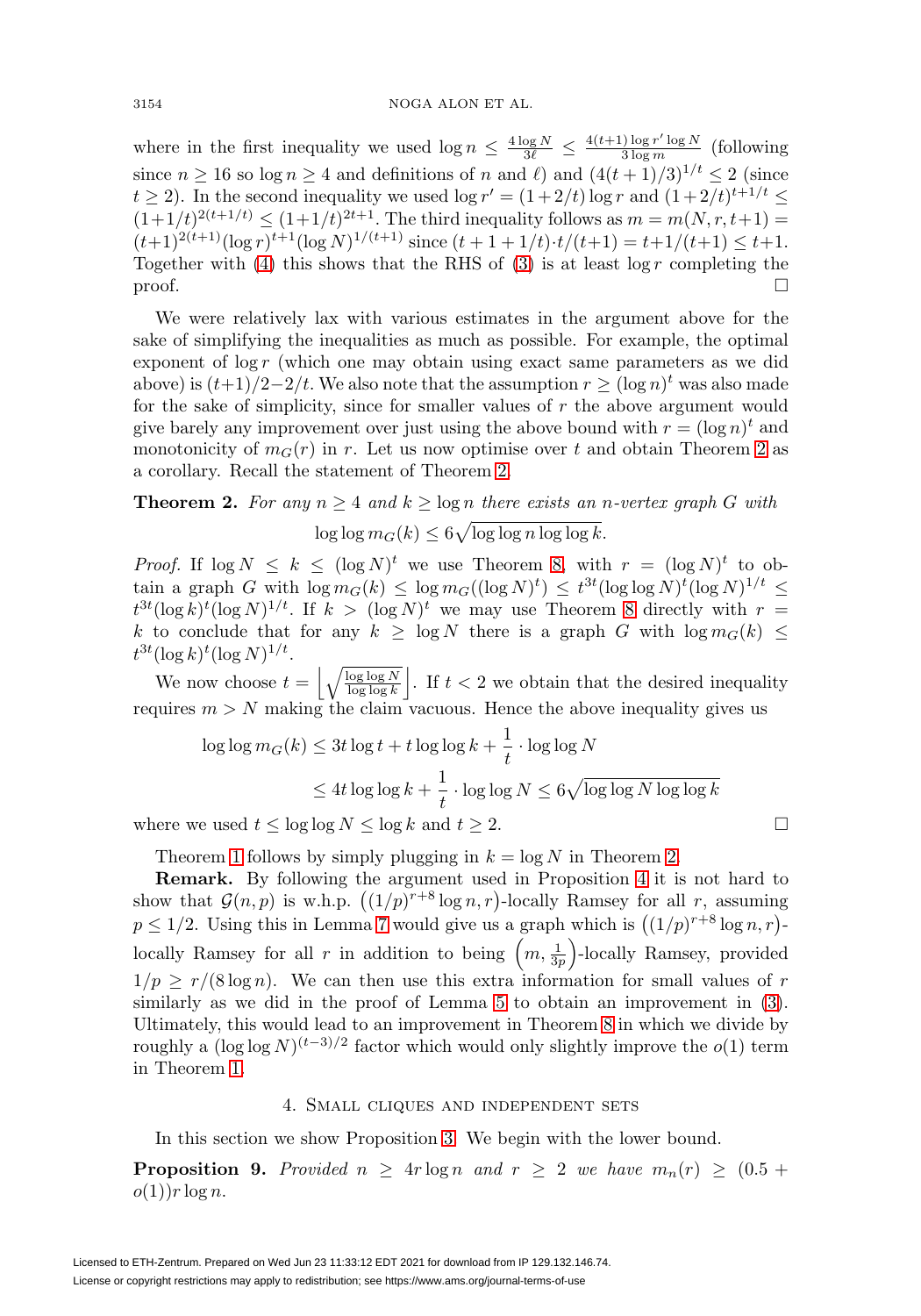Proof. Let us start with the lower bound. Given an n-vertex graph  $G$ , by the standard bound on Ramsey numbers (see e.g. [\[14\]](#page-12-1)), G must contain a clique or an independent set of size at least 0.5 log n. If we remove this set and repeat  $2r-3$  times we get either  $r-1$  vertex disjoint cliques or  $r-1$  vertex disjoint independent sets of size at least  $0.5 \log(n/2)$  as at each step we are left with at least  $n - 2r \log n \geq n/2$ vertices. The union of these sets gives us a set of  $(0.5+o(1))r \log n$  vertices in which we cannot find a clique (if the sets were independent) or an independent set (if the sets were cliques) of size r. This shows that  $m_G(r) \ge (0.5 + o(1))r \log n$ .

**Remark.** The above bound applies for essentially the whole range but is beaten by the approach in  $[4]$  as soon as r is bigger  $\log \log n$ . They show that provided there is an  $I_r$  in every subset of size s then one can find an independent set of size  $\Omega(r \log(n/s) / \log(s/r))$ . Using this for our graphs and finding r copies of this big independent set as in the proof above would show  $m_n(r) \geq \Omega(r^2 \log n / \log \log n)$ , provided r is at most polylogarithmic in n which beats the bound in Proposition  $9$ when  $r \gg \log \log n$ .

Let us now turn to the upper bound. Perhaps not too surprisingly since we are working with "small" values of r the example is the random graph  $G \sim \mathcal{G}(n, 1/2)$ . Since  $n$  is much bigger than  $r$  the argument we used to prove Proposition [4,](#page-2-0) even when done more carefully, would only give us  $m_G(r) \leq O(r^4 \log n)$  so we make use of a slightly different approach.

**Proposition 10.** Provided n is sufficiently large compared to r we have for  $G \sim$  $\mathcal{G}(n, 1/2)$  that w.h.p.  $m_G(r) = \Theta(r \log n)$ .

Proof. The lower bound follows from the previous proposition. So we focus on the upper bound. It is well-known (see [\[21\]](#page-12-20)) that almost all graphs without  $K_r$  are r − 1 colourable. Hence, provided  $m \to \infty$  as  $n \to \infty$  we have  $\mathbb{P}(\omega(\mathcal{G}(m, 1/2))$  <  $r) \leq (1+o(1)) \mathbb{P}(\chi(\mathcal{G}(m,1/2)) < r) \leq (1+o(1))r^m 2^{-(1+o(1))m^2/(2r)}$ . Here, the last inequality follows since there are  $(r-1)^m$  many ways to assign  $r-1$  colours to m vertices and given a colouring there are at least  $(r-1)\binom{m/(r-1)}{2} \geq (1+o(1))m^2/(2r)$ pairs of vertices assigned the same colour which are not allowed to appear as edges. The same estimate holds for the probability that a graph on  $m$  vertices contains no independent set of size r. Thus in G the expected number of sets of size  $m$  which contain no clique of size  $r$  or no independent set of size  $r$  is at most

$$
\binom{n}{m} \cdot 2(1+o(1))r^m 2^{-(1+o(1))m^2/(2r)}
$$

which tends to 0 for  $m = (2 + o(1))r \log n$ , completing the proof.

The fact that almost all m-vertex  $K_r$ -free graphs are  $r-1$  colourable has recently been shown to be true for r up to  $\log m/(10 \log \log m)$  in [\[6\]](#page-11-8). Since our sets have size m which is roughly  $r \log n$  this means that n sufficiently large in the above result may be replaced with  $r \leq O(\log \log n / \log \log \log n)$ .

### 5. Concluding remarks

In this paper we study the function  $m<sub>G</sub>(r)$  with particular interest in how small it can be. The function  $m_n(r)$  defined as the minimum of  $m_G(r)$  over all n-vertex graphs  $G$  was introduced by Erdős and Hajnal almost 30 years ago. Combined with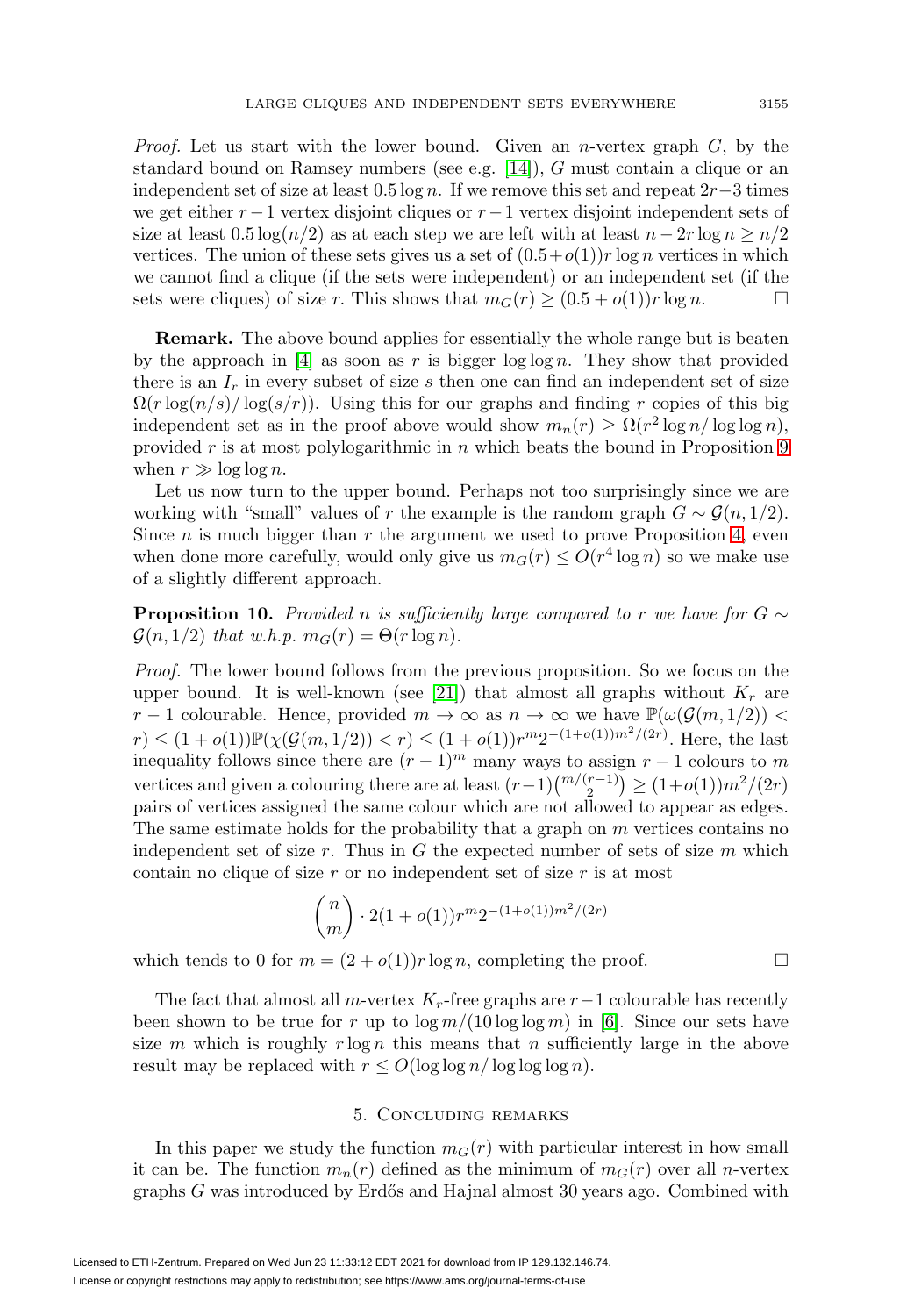the lower bound obtained in [\[4\]](#page-11-5) we obtain

$$
\frac{(\log n)^3}{\log \log n} \le m_n(\log n) \le 2^{2^{(\log \log n)^{1/2 + o(1)}}}.
$$

In general it would be very interesting to get better bounds on  $m_n(\log n)$  and in particular answer Erdős' question of whether  $m_n(\log n) > (\log n)^3$ . In fact, the authors suspect that  $m_n(\log n)$  may be bigger than any fixed power of  $\log n$ . Our initial examples in Section [2](#page-2-4) are essentially the classical examples of explicit Ramsey graphs due to Naor [\[28\]](#page-12-21), following up on the idea of using lexicographic products to build Ramsey graphs due to Abbott [\[1\]](#page-11-9). There has recently been some major progress on finding better explicit Ramsey examples [\[7,](#page-11-0) [9,](#page-11-1) [10\]](#page-11-2). It would be interesting to see if one can combine these graphs with our ideas to improve our upper bound.

Another possibly interesting perspective arises if we consider a colouring restatement of our problem. Note that  $m_n(r) - 1$  may be defined as the largest number m such that in any 2-colouring of  $K_n$  we can find m-vertices not containing a monochromatic  $K_r$  in one of the colours. With this in mind one can define the m-local Ramsey number  $LR_m(G)$  of a graph G as the smallest n for which in any 2-colouring of  $K_n$  there are m vertices not containing a monochromatic copy of  $G$  in one of the colours. For example if  $m$  is sufficiently larger than  $r$  Proposi-tion [3](#page-2-3) implies that  $LR_m(K_r)=2^{\Theta(m/r)}$ . Natural generalisations to more colours or asymmetric graphs might hold some interest as well.

#### **ACKNOWLEDGMENTS**

We would like to thank David Conlon for useful conversations and remarks and anonymous referees for their comments.

#### **REFERENCES**

- <span id="page-11-9"></span>[1] H. L. Abbott, A note on Ramsey's theorem, Canad. Math. Bull. **15** (1972), 9–10, DOI 10.4153/CMB-1972-002-5. M[R314673](https://www.ams.org/mathscinet-getitem?mr=314673)
- <span id="page-11-3"></span>[2] N. Alon, M. Krivelevich, and B. Sudakov, Induced subgraphs of prescribed size, J. Graph Theory **43** (2003), no. 4, 239–251, DOI 10.1002/jgt.10117. M[R1994296](https://www.ams.org/mathscinet-getitem?mr=1994296)
- <span id="page-11-7"></span>[3] N. Alon and J. H. Spencer, The probabilistic method, 4th ed., Wiley Series in Discrete Mathematics and Optimization, John Wiley & Sons, Inc., Hoboken, NJ, 2016. M[R3524748](https://www.ams.org/mathscinet-getitem?mr=3524748)
- <span id="page-11-5"></span>[4] N. Alon and B. Sudakov, On graphs with subgraphs having large independence numbers, J. Graph Theory **56** (2007), no. 2, 149–157, DOI 10.1002/jgt.20264. M[R2350623](https://www.ams.org/mathscinet-getitem?mr=2350623)
- <span id="page-11-4"></span>[5] S. Arora, L. Lovász, I. Newman, Y. Rabani, Y. Rabinovich, and S. Vempala, *Local ver*sus global properties of metric spaces, SIAM J. Comput. **41** (2012), no. 1, 250–271, DOI 10.1137/090780304. M[R2888328](https://www.ams.org/mathscinet-getitem?mr=2888328)
- <span id="page-11-8"></span>[6] J. Balogh and W. Samotij, An efficient container lemma, Discrete Anal. (2020), Paper No. 17, 56, DOI 10.19086/da. M[R4186910](https://www.ams.org/mathscinet-getitem?mr=4186910)
- <span id="page-11-0"></span>[7] B. Barak, A. Rao, R. Shaltiel, and A. Wigderson, 2-Source dispersers for  $n^{o(1)}$  entropy, and Ramsey graphs beating the Frankl-Wilson construction, Ann. of Math. (2) **176** (2012), no. 3, 1483–1543, DOI 10.4007/annals.2012.176.3.3. M[R2979856](https://www.ams.org/mathscinet-getitem?mr=2979856)
- <span id="page-11-6"></span>[8] M. Bucić and B. Sudakov, Large independent sets from local considerations, [arXiv:2007.03667](https://arxiv.org/abs/2007.03667), 2020.
- <span id="page-11-1"></span>[9] E. Chattopadhyay and D. Zuckerman, Explicit two-source extractors and resilient functions, Ann. of Math. (2) **189** (2019), no. 3, 653–705, DOI 10.4007/annals.2019.189.3.1. M[R3961081](https://www.ams.org/mathscinet-getitem?mr=3961081)
- <span id="page-11-2"></span>[10] G. Cohen, Two-source dispersers for polylogarithmic entropy and improved Ramsey graphs, STOC'16—Proceedings of the 48th Annual ACM SIGACT Symposium on Theory of Computing, ACM, New York, 2016, pp. 278–284, DOI 10.1145/2897518.2897530. M[R3536572](https://www.ams.org/mathscinet-getitem?mr=3536572)